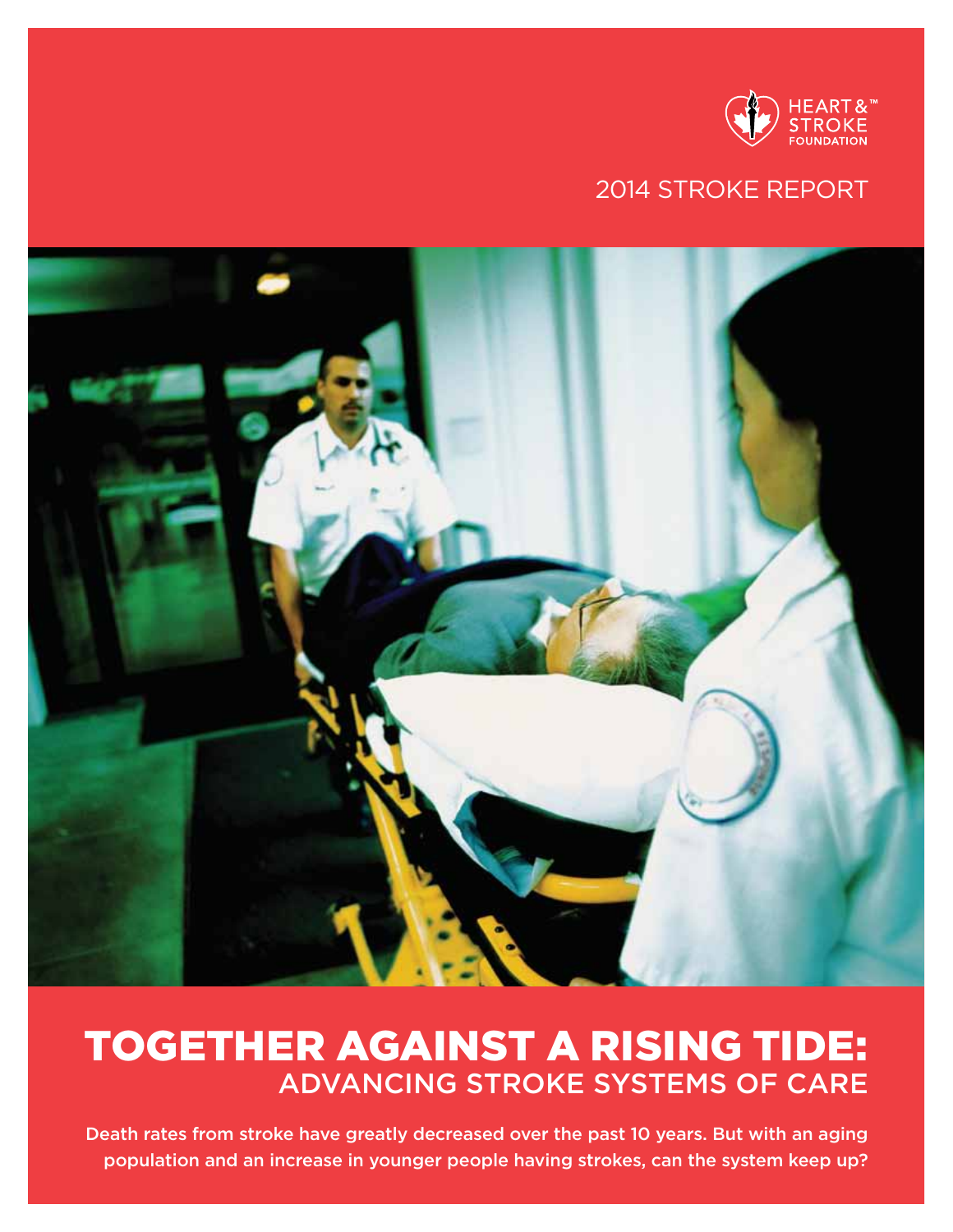

#### **Stroke care has come a long way in Canada.**

More is known about its causes and effects, and stroke services have improved and expanded in many regions. Patient outcomes are also much better. Now one-third fewer people admitted to hospital for stroke die, compared with 10 years ago. And on top of this, there are fewer hospitalizations from stroke in some provinces, as a result of both fewer strokes happening but also because people with mild strokes can now get appropriate services in the community.

Canadians are also understanding stroke better, recognizing its signs and how to prevent it.

However, this is only part of the story and only today's story. Stroke remains a serious health issue that affects thousands of Canadians and their loved ones. It is the second leading cause of death in the world. There are an estimated 50,000 strokes in Canada every year, or one every 10 minutes. And 315,000 Canadians are living with the effects of stroke, which can include a range of disabilities.

Gains that have been made in stroke treatment and care are about to be challenged by an aging population, more stroke patients with more complex needs, and an increase in strokes among people under 70, as well as an increase in all stroke risk factors for younger adults (aged 30-50).

In this **2014 Stroke Report** from the Heart and Stroke Foundation, we take a close look at the state of stroke care and services across the country. Drawing on new data\* from the Canadian Institute for Health Information and a Stroke Services Inventory carried out by the Heart and Stroke Foundation, the report reveals enhancements in stroke systems of care over the past decade, identifies gaps, and examines what needs to be in place to make sure the current system and services will be able to meet the coming demands.

"The data clearly show that Canadians are benefitting from improvements in stroke prevention, care and treatment," says Ian Joiner, Director, Stroke, Heart and Stroke Foundation. "But this new information also tells us that there are opportunities for improvement in almost every point along the continuum of stroke care, from prevention through to rehabilitation."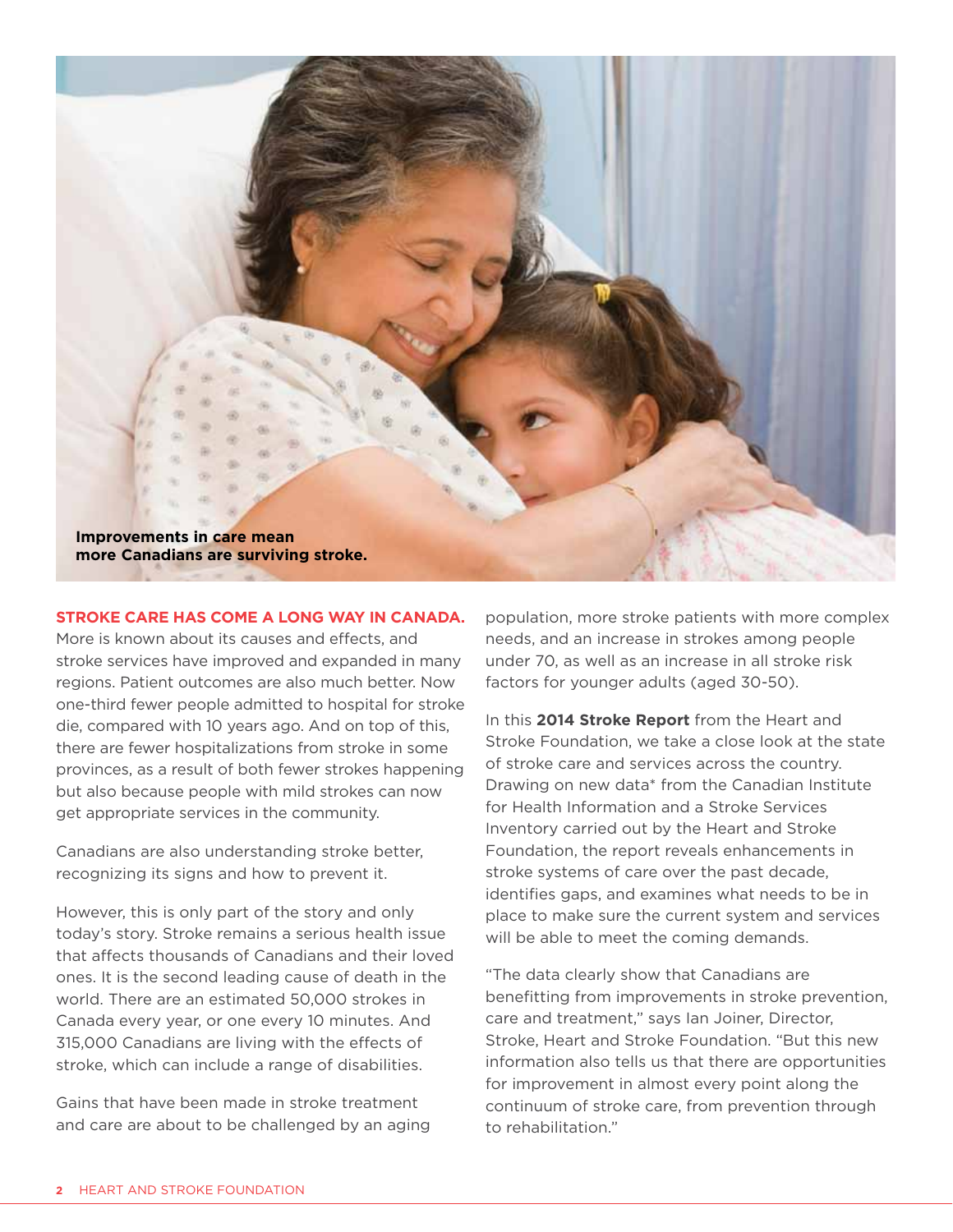## THE COMING REALITY

The Canadian population is aging, and stroke is an age-related disease. Put simply, as more people get older, there will be more strokes. And the profile of the typical stroke patient is changing. More stroke patients arrive at hospital with multiple conditions such as hypertension, diabetes, coronary artery disease and cancer, making their treatment more complex. In fact twothirds of stroke patients now have one or more chronic conditions and this trend is only expected to increase.



This poses some serious questions for our existing health system, services and resources. The Public Health Agency of Canada reports that stroke costs the Canadian economy \$3.6 billion a year in physician services, hospital costs, lost wages, and decreased productivity (even more when you count indirect costs). The anticipated increase in the number of strokes will place a bigger burden on the system and on families. As more stroke survivors are created, there will be a need for more services to support them throughout their recovery. Will we be able to keep up with increased demand and provide Canadians with the care and support they need?



"We have seen great success when looking at stroke rates declining but as physicians, we do not treat rates, we treat patients," says Dr. Michael Hill, Director of the Stroke Unit, Calgary Stroke Program and a Heart and Stroke Foundation spokesperson. "As our population

Dr. Michael Hill

gets older there will be more strokes and more patients to treat; many of these patients will be sicker, so there will be a bigger burden on the healthcare system, on society and on families."

#### STROKE CAN HAPPEN AT ANY AGE

At the other end of the age spectrum, strokes among younger people are increasing. Most strokes occur in people over 70, but the escalation among those under 70 is alarming. According to the new data gathered for this report, over the past decade strokes in people in their 50s have increased by 24 per cent, and for those in their 60s by 13 per cent. Even more troubling, recent international studies predict a doubling of stroke rates among younger people (defined as ages 24-64) within the next 15 years.

## advances create survivors

The significant improvement in survival rates for stroke patients over the past 10 years is the result of many factors including advances in diagnosis, procedures, treatments and drug therapies, as well as the efforts of the Heart and Stroke Foundation and the Canadian Stroke Network in promoting better coordinated stroke care and best practices for healthcare professionals. In fact over the past 60 years, the death rates from cardiovascular disease and stroke have declined by more than 75 per cent. Last year this resulted in 165,000 survivors. More survivors also implies more Canadians living with different disabilities and an increased burden on the health system and caregivers.

"The influence of the Canadian Stroke Network and its partner the Heart and Stroke Foundation on overall improvements in care cannot be overstated," says Dr. Hill. "Stroke care is better because of their efforts. But, there is still so much more to do to make sure Canadians get the best treatment and care possible."

## what is a stroke?

A stroke is a sudden loss of brain function. Most strokes are caused by the interruption of blood flow to parts of the brain resulting from a clot (ischemic stroke); the rest are the result of a rupture in a blood vessel, causing bleeding in the brain (hemorrhagic stroke).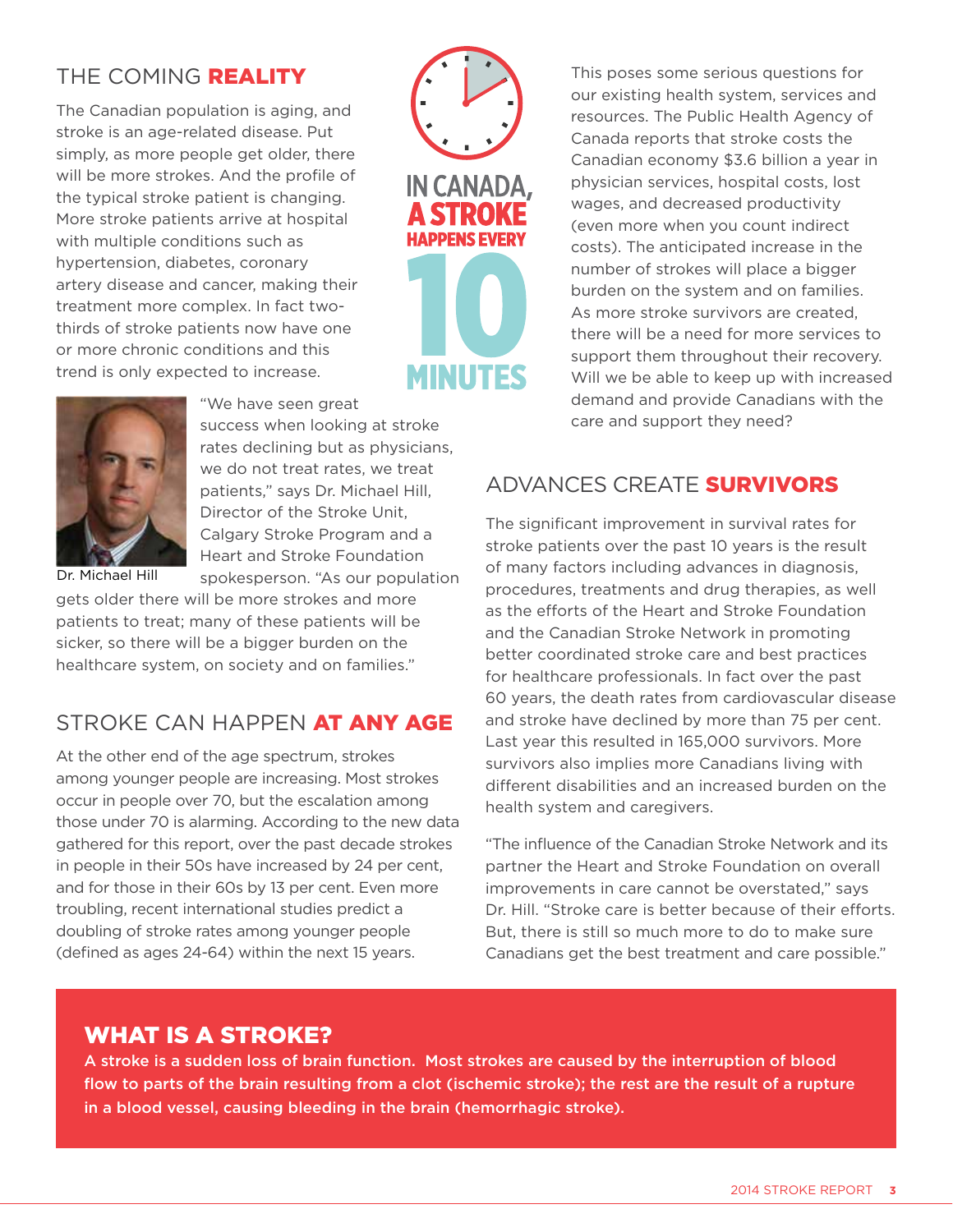

There is a better chance of surviving a stroke in Quebec or Alberta. Reasons for the differences in death rates among provinces can be complex and depend on whether a location is more urban or rural, how well stroke services are coordinated, and the services available. "Healthcare is provincial, not national, and varies widely across the country, not just in stroke, but in multiple areas of medicine," says Dr. Hill.

#### know the signs and take action

Stroke is a medical emergency. The faster someone who is experiencing stroke gets to the right hospital and receives appropriate treatment, the better their chances of survival and recovery — with little or no disability. There is a saying that "time is brain" or put another way that "time lost is brain lost." Brain cells die at a rate of two million per minute after stroke, so the sooner blood flow can be restored, the greater the likelihood of a good outcome.

Anyone witnessing or experiencing the signs of stroke should call 9-1-1 (or local emergency medical services) immediately so the person can arrive at hospital by ambulance. Although 70 per cent of stroke patients arrive at hospital by ambulance, 30 per cent still do not and are putting themselves at risk. These numbers have remained unchanged since 2006, pointing to an area requiring urgent attention.

# a catalyst for change

The Canadian Stroke Strategy was a partnership between the Heart and Stroke Foundation and the Canadian Stroke Network. The strategy was a catalyst for transforming stroke services across the country by supporting provincial efforts to improve prevention, care delivery and rehabilitation services. The introduction of guidelines for health professionals - the CANADIAN BEST PRACTICE RECOMMENDATIONS FOR STROKE CARE  $-$  is a major legacy.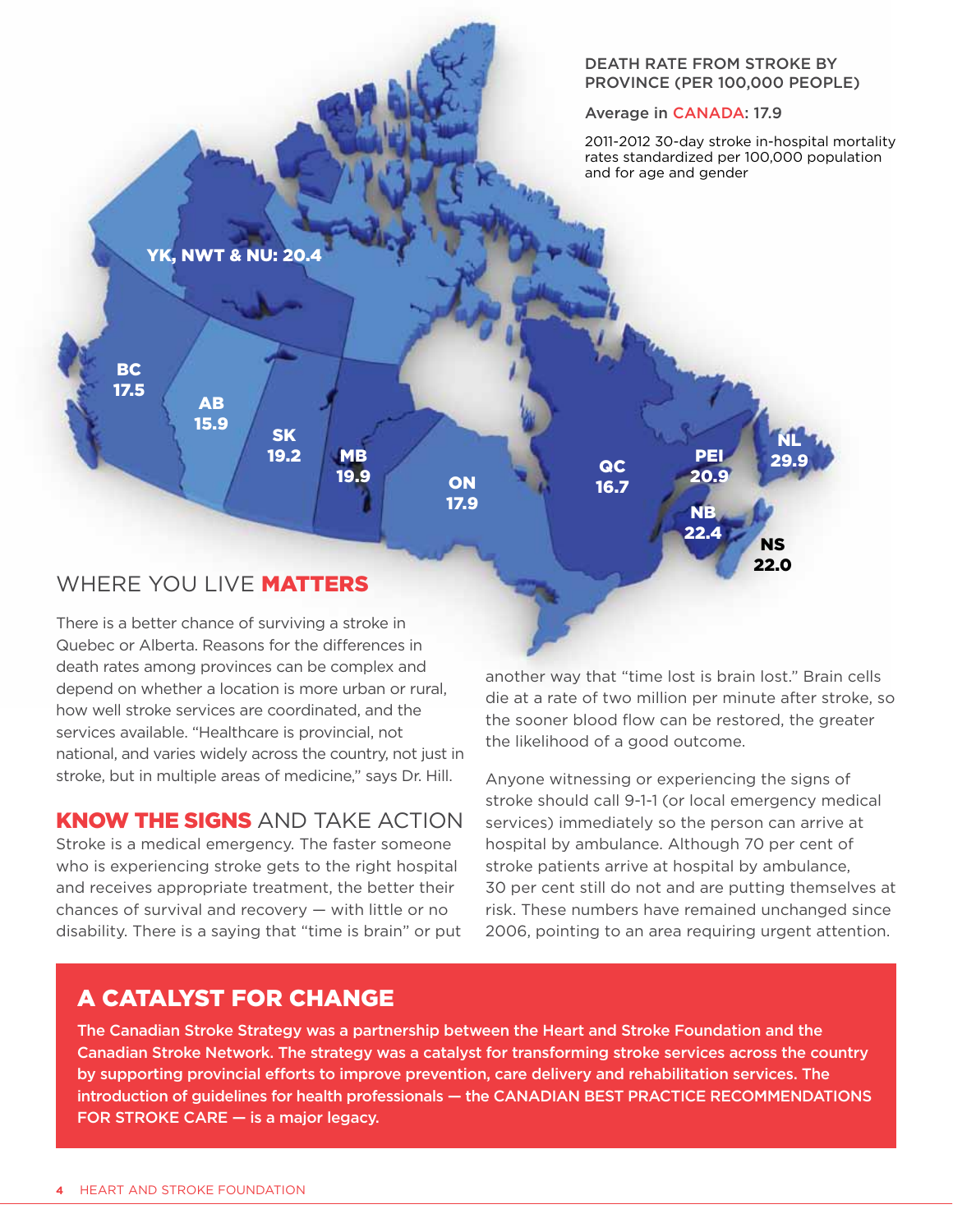

Lee Cayer was in her kitchen preparing to go out for a walk when she suffered a stroke — she was just 44 years old. Lee says it felt like ice cold and boiling hot water surging through her veins at once, completely paralyzing her right side. Fortunately, her family had just seen a Heart and Stroke Foundation

Stroke survivor Lee Cayer

awareness campaign and recognized the signs of stroke. In most cases it is a family member or friend who calls the ambulance because the stroke itself makes the person unable to call for help.

"It was those ads that made my story of recovery possible," Lee says. "If my family and I had not seen those ads, not known the signs — if we had waited just a few more hours before calling 9-1-1 — my outcome could have been vastly different."

Fortunately for Lee, the ambulance was able to get to her ranch and transport her the 130 kilometres to Moose Jaw Union Hospital within two hours. There, she received a life-saving clot-busting drug. This made the difference between a lengthy hospital stay with months of rehabilitation, and Lee walking out of the intensive care unit on her own two feet, two days later.

#### **COORDINATION IS CRITICAL**

The decrease in rates of hospitalization for stroke is a welcome improvement as heart disease and stroke combined continue to be the leading cause of hospitalization in Canada, resulting in 350,000 visits annually.

Stroke experts stress that the best way to improve stroke care for all Canadians is to have a coordinated system in place. This is often referred to as having "the right resources, in the right place, at the right time." Putting this idea into practice is of course complicated, but the philosophy speaks to what must be done to ensure stroke patients get the best care possible throughout their diagnosis, treatment and recovery journey.

# signs of stroke

Weakness:











#### Vision problems:

trouble speaking:

Sudden trouble with vision, even if temporary.

Sudden loss of strength or sudden numbness in the face, arm or leg, even if temporary.

Sudden difficulty speaking or understanding or sudden confusion, even if temporary.

#### headache:

Sudden severe and unusual headache.



#### dizziness:

Sudden loss of balance, especially with any of the above signs.

If you experience any of these symptoms, call 9-1-1 or your local emergency number immediately.

This process begins as soon as someone calls 9-1-1. If all the right systems are in place, calling emergency medical services means a patient will arrive at the "right" hospital — a facility with stroke services. This means that the ambulance could bypass a closer hospital if there is an agreement in place within the region to take suspected stroke patients to a hospital that is equipped to provide emergency stroke care. It also means the hospital will be notified and prepared for the patient's arrival. Currently almost half of hospitals across the country with stroke services have a system in place to notify them that an ambulance is arriving with a stroke patient.

"What we need to work on is educating the public so that they recognize stroke symptoms instead of ignoring them, and call 9-1-1," says Dr. Hill. "The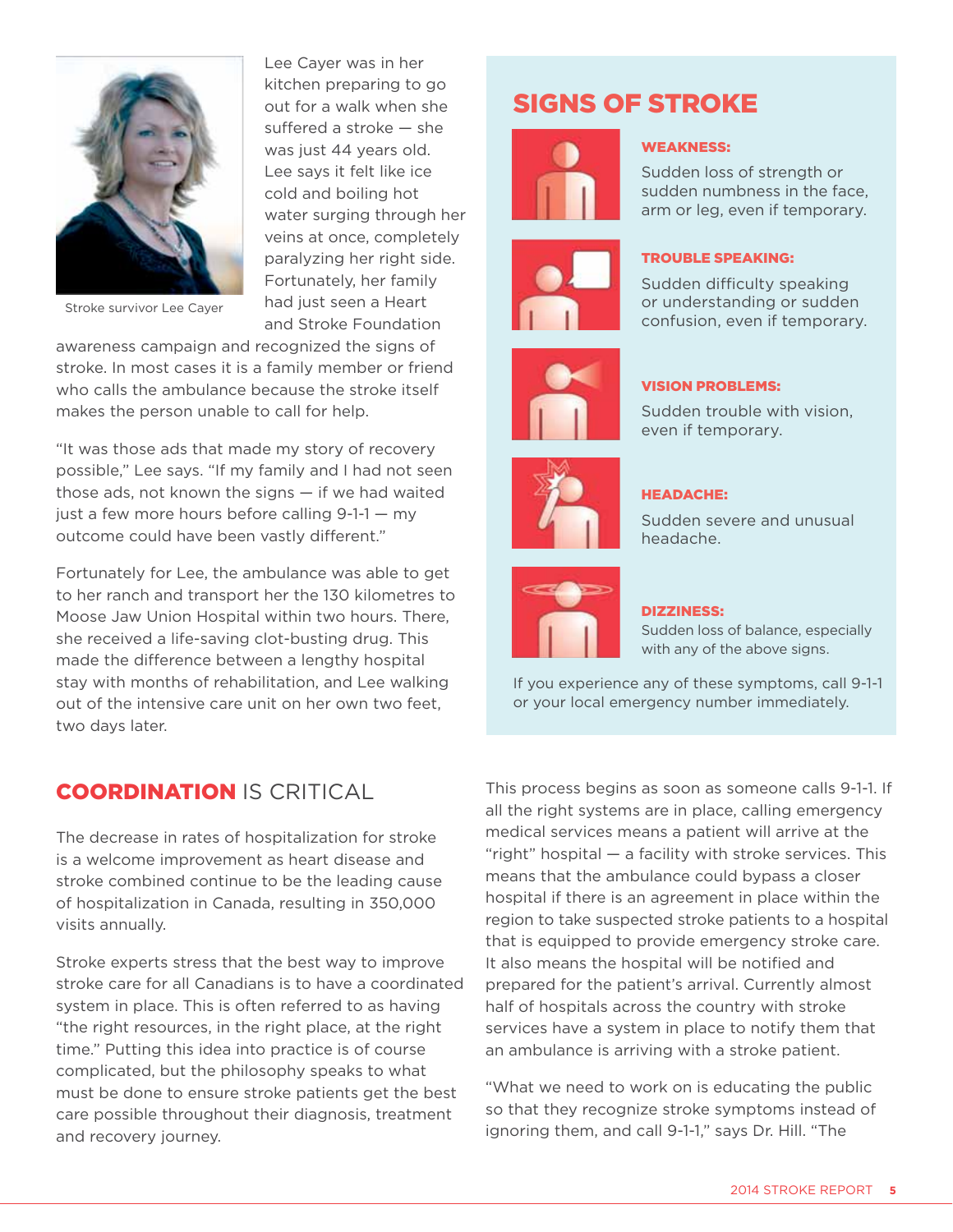emergency medical staff and paramedics are the stroke patient's best advocate and they play a critical role before a suspected stroke patient reaches the hospital."

Patients are examined once they arrive at the emergency department, and if stroke is suspected, they should be taken directly to a CT scanner which produces a computer processed x-ray of the brain. This is a crucial step as important treatment decisions will be based on the scan. If the CT scan reveals that a patient needs a clot-busting treatment (a thrombolytic drug such as tPA), it must be given as soon as possible, within 4½ hours of experiencing stroke symptoms, in order to stop or reverse the effects of a stroke.

The new data collected for this report reveal that at the best performing hospitals, more than 90 per cent of stroke patients are getting access to a CT scan within 24 hours after arrival at hospital. But across all hospitals only 69 per cent of patients are getting a CT scan within 24 hours. This is an improvement over five years ago, yet it still leaves almost one-third of patients not getting access to this diagnostic tool quickly enough. The data also revealed that less than one-third of hospitals that provide stroke services provide tPA.

It is important to set targets for how quickly stroke patients should receive diagnosis and treatment once they arrive at hospital. However, the time it takes patients to arrive at the hospital can make an even bigger difference to their recovery.

Half of stroke patients take almost six hours after symptom onset to arrival at hospital. Times are



longest for younger stroke patients, with half of those aged 20 to 39 taking on average 8½ hours  $-$  well outside the 4½-hour window to benefit from tPA. The bottom line is the faster stroke signs are recognized and patients get to the hospital and receive treatment, the greater their chances of a better outcome. There is still much improvement to be made.

#### improvements in stroke care over the past five years

The Stroke Services Inventory carried out by the Foundation reveals that 303 hospitals improved their stroke services between 2009 and 2013\*, including:

- 51 more hospitals are designated as stroke centres
- 70 more hospitals have identified stroke teams
- 31 more hospitals have designated stroke units
- 12 more hospitals provide the clot-busting drug tPA
- 48 more hospitals have telestroke capacity (see p. 9)

\* 612 hospitals responded to the 2013 survey of which 303 had also participated in the 2009 survey, thus allowing for comparisons of only those hospitals which had participated in both surveys.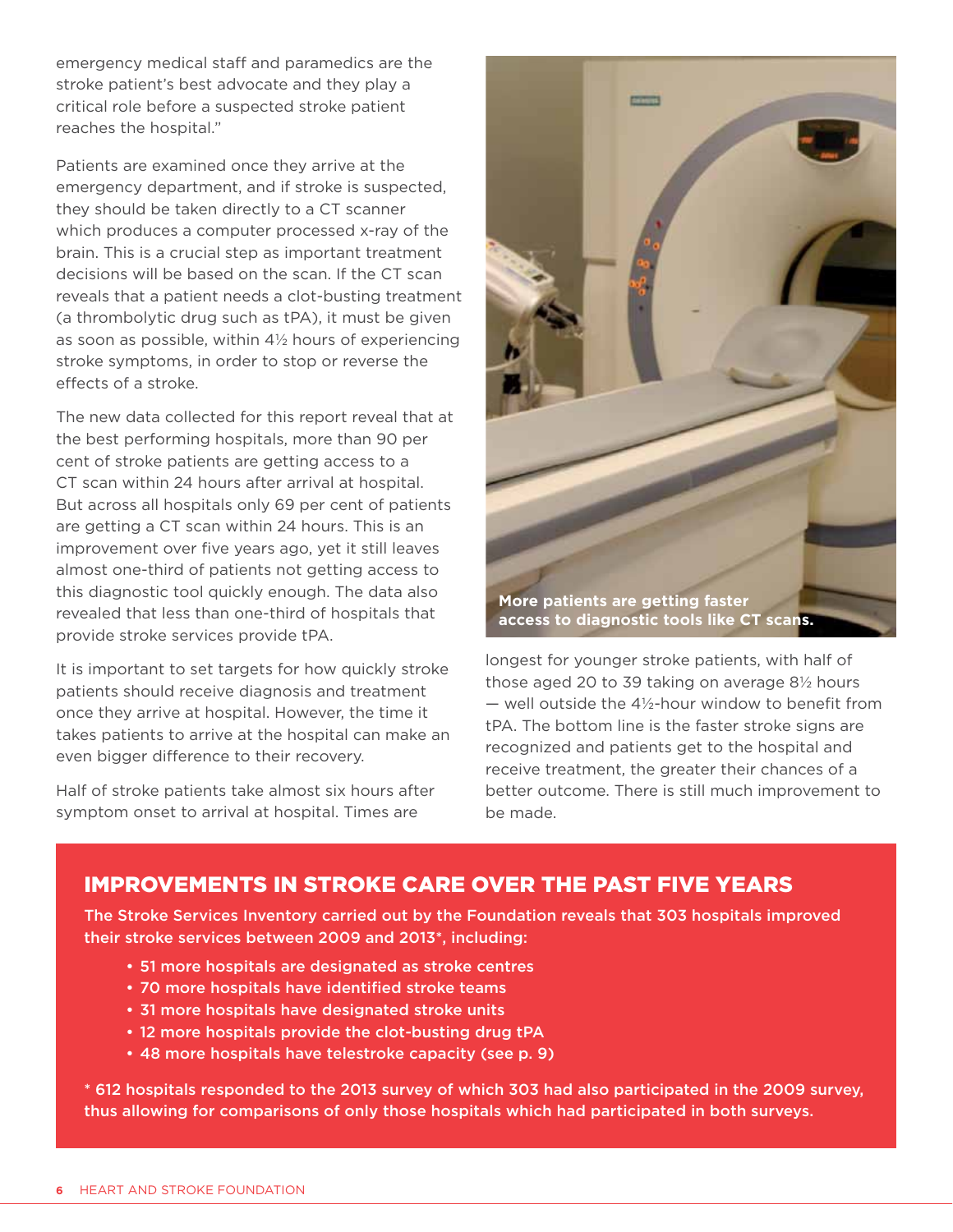### SPECIALIZED UNITS. SPECIALIZED CARE

As a means of organizing individual points of service, coordinated care is not only more effective for stroke patients, it is also the most efficient way to make use of stroke care resources — including health professionals, infrastructure, and technology.

"Coordinated stroke systems of care enable stroke patients to have access to the best treatment, from

"Stroke units have been shown to reduce death and disability post-stroke." - Dr. Devin Harris

prevention all the way to rehabilitation post-stroke," says Dr. Devin Harris, Medical Advisor, Stroke Services BC, and a Heart and Stroke Foundation spokesperson. "Stroke units, consisting of a designated ward with specially trained physicians, nurses, and therapists, have been unequivocally shown to reduce death and disability post-stroke."

The Canadian Best Practice Recommendations for Stroke Care stress the need for coordination of patient care among all hospital departments and services, and the strength of organized stroke teams. There is strong evidence that patients who are cared for on a dedicated stroke unit with a specialized stroke team have better outcomes. (Where stroke units are not available, stroke patients can still receive effective care from staff trained in stroke best practices.) But according to the new data only one-quarter of hospitals providing stroke services have a designated stroke program and only 17 per cent have a designated stroke unit, resulting in less than optimal care for many Canadians.

"Stroke care benefits from expertise, so imagine a city of one million people with an annual rate of about 1,500 strokes," says Dr. Hill. "One large or two medium-sized hospitals or stroke programs can manage this number relatively comfortably. This concentration of care allows expertise and programs, and systems of care to develop. If stroke care is spread out thinner than this, to multiple hospitals, the quality of care suffers and patients do not do as well."

# celebrating success

#### Treating patients faster

In **Nova Scotia** all districts have been participating in an ongoing quality improvement initiative since late 2011 to improve how quickly patients who need it receive clot busting tPA, as well as how quickly they received the required tests to determine if tPA was appropriate. Acute stroke protocols have been implemented, lab and diagnostic imaging processes reviewed, and data is now reported regularly to local teams. The initiative has seen positive results with a 30 per cent increase in patients getting CT scan in less than 25 minutes after arriving at hospital and a 16 per cent increase in patients receiving tPA in less than 60 minutes.

#### improving access

Evidence shows that stroke patients who receive care on a stroke unit by an experienced and specially trained team have the best outcomes in terms of reduced mortality and disability. **Stroke Services BC**, reacting to a 2011 national stroke services report that placed the province well below the national average of the number of stroke patients who were admitted to a stroke unit, identified increasing access to stroke units as a priority. Teams focused on creating new stroke units and improving existing ones. They followed a structured seven-step framework to create new stroke units starting with understanding current volumes, through to establishing teams, implementing best practices, improving communications and engaging patients. Results included 75 new dedicated stroke beds across the province, enhanced interdisciplinary teams, increased team collaboration and communication, and active engagement with patients and families.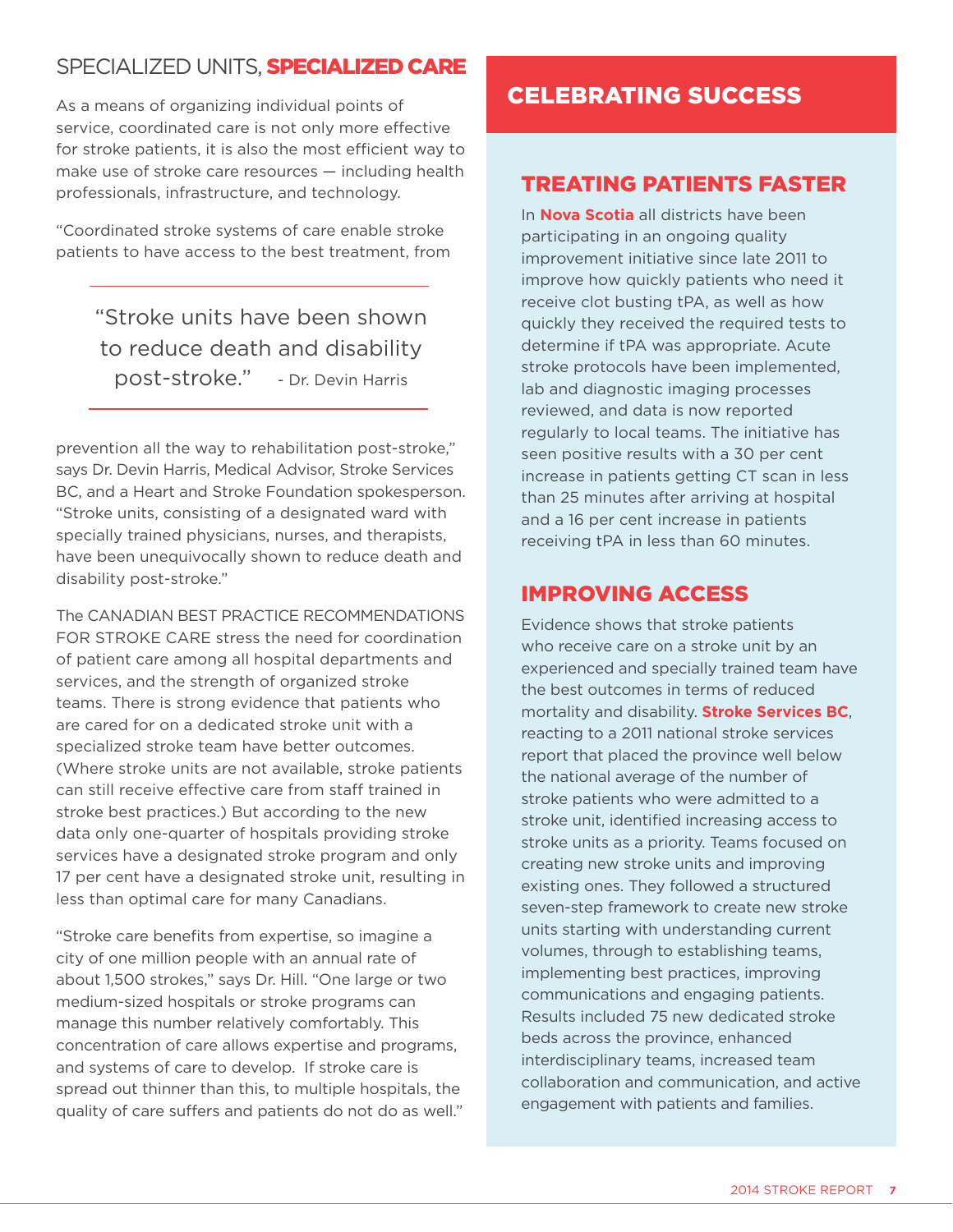

#### THINKING OUTSIDE THE HOSPITAL

Hospitals are certainly the best providers of most specialized acute stroke services, but some services are more efficiently delivered in other ways. One example is treatment for "mini-strokes"(called transient ischemic attacks or TIAs). These ministrokes display the same symptoms but resolve quickly and are an important warning sign of a future, more extensive stroke.

While still urgent, these milder cases can be treated effectively outside of a standard in-patient acute care unit or emergency department, for example in a secondary stroke prevention clinic. These clinics — located in a hospital or in the community — have been developed specifically to help those who have experienced signs of a mild stroke, reduce their risk.

## celebrating success

#### maximum care for mini-strokes

The **Transient Ischemic Attack and Minor Stroke (TAMS) Unit** at the Toronto Western Hospital takes a collaborative team approach involving many healthcare practitioners. A stroke nurse practitioner does a detailed assessment and patients are also seen by a doctor who specializes in stroke (stroke neurologist). During a TAMS Unit visit medical imaging, diagnostic tests, and treatments are completed the same day. Patients may also see a rehabilitation specialist. The TAMS Unit provides education about stroke and stroke prevention, including treatments for stroke risk factors and adopting healthy behaviours. Patients continue to get follow-up care when they need it. Similar stroke prevention services are available at the **McGill University Health Centre** in Montreal and in Victoria, Calgary, Edmonton, Ottawa and other regions.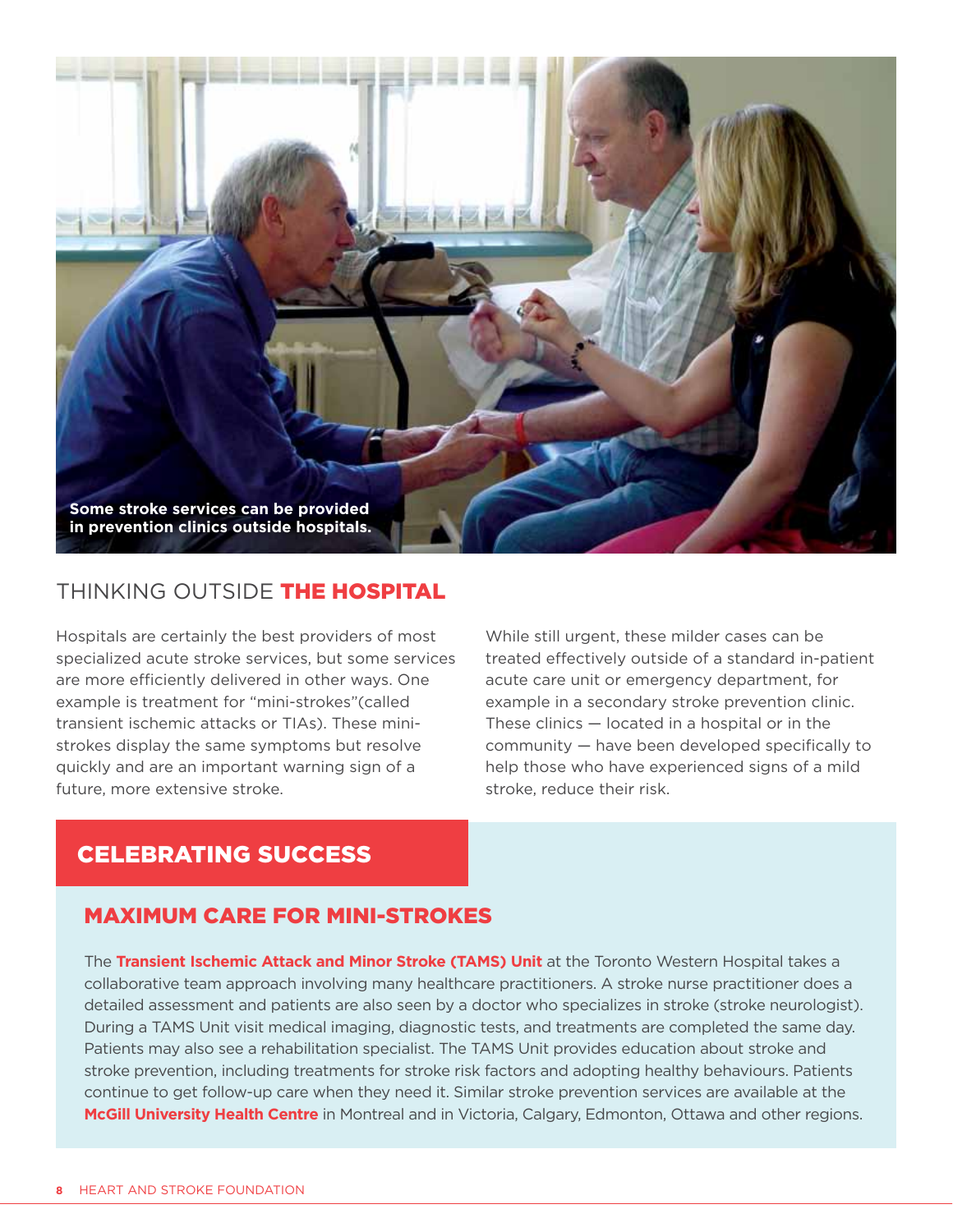## THE POWER OF TECHNOLOGY

When stroke experts are not available within a facility, patients can benefit from their expertise through telestroke. Telestroke uses various types of technology to link healthcare sites, providing diagnosis and treatment recommendations and services to stroke patients wherever they are. Currently telestroke is primarily being used for urgent cases to increase access to clot-busting drugs through consulting neurologists, and this has proven to be very effective.

"It allows physicians and other specialists to provide care to patients who can be hundreds of miles apart. In a country as big as Canada this is an efficient and effective way to provide care for more stroke patients and we should be making better use of this technology." Dr. Frank Silver



# "Telestroke is not being used to its full potential.... We should be making better use of this technology."

- Dr. Frank Silver

But there are great opportunities to use it at any point in stroke care including secondary stroke prevention and rehabilitation. Telestroke can also be used to provide access to other specialists, for example, speech-language pathologists.

Telestroke has numerous benefits to both stroke patients and the health system. It has been shown to support better outcomes in patients including reducing effects of stroke, and increasing patient satisfaction. It can address regional inequities in access to and standards of care, and reduce costs for health care and long-term social support.

However, telestroke is being underutilized. The technology infrastructure is in place in more than 80 per cent of hospitals but only 44 per cent are using it for care related to stroke patients.

"Telestroke is not being used to its full potential," says Dr. Frank Silver, Medical Director, Ontario Telestroke Program and a Heart and Stroke Foundation spokesperson.

# putting telestroke to work

celebrating success

The **Ontario Telestroke Program**, pioneered with support from the Heart and Stroke Foundation, provides care to stroke patients far from major urban centres. Originally introduced as a pilot project in 2002, the program is supported by a team of neurologists who provide consulting services to hospitals across the province.

Using a web-based communication system the program supports discussions between emergency department physicians and consulting neurologists regarding stroke treatment, including administering clot-busting tPA. Between 2002 and 2012, the program provided neurologist consultation to about 3,000 patients with stroke, 30 per cent of whom received tPA.

In the **eastern region of Quebec**, a telestroke pilot project was rolled out in early 2014 to support administering tPA. Staff members were trained and technology was put in place to support consultation from stroke specialists from Hôpital de l'Enfant-Jésus, recently designated as a comprehensive tertiary stroke program by the Ministry of Health and Social Services. This region is a leader in the province and access to tPA has increased and competency in stroke care has improved.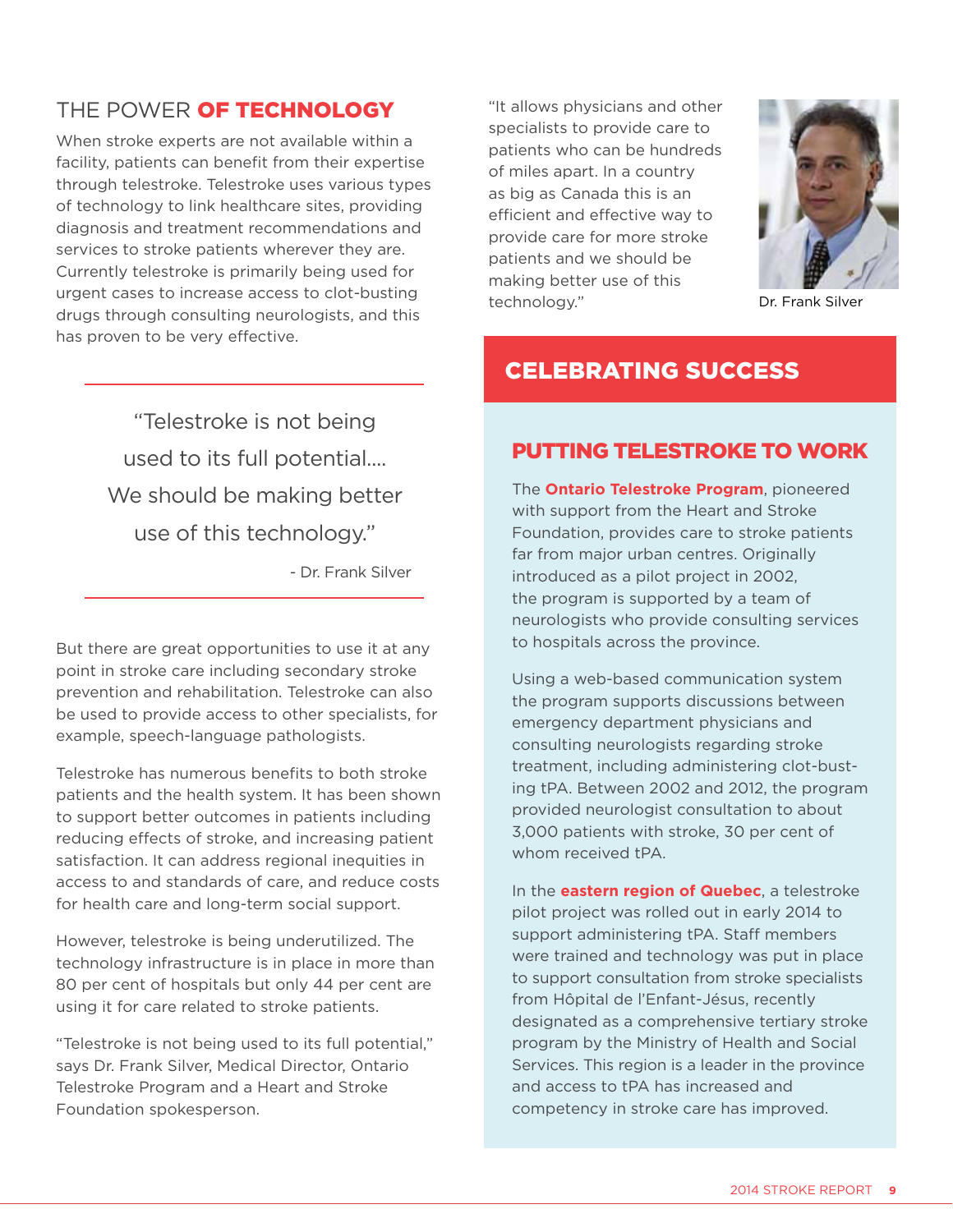

#### rehabilitation speeds recovery

Because timely treatment is linked with better outcomes in stroke patients, the recovery process starts the moment that emergency medical services arrive or a patient is seen by a stroke expert. Recovery is an ongoing process that includes a range of activities in many settings over months or years.

Rehabilitation is key to recovery for survivors, and the earlier it starts, the better. There have been improvements over the past decade in how quickly patients in hospital are getting access to in-patient rehabilitation, but with half of stroke patients receiving services in 13 or more days after their stroke when the ideal is closer to five to seven days, there is much room for improvement. In many cases, rehabilitation starts in hospital and continues with services in the community after a patient is discharged.

Unfortunately there are many gaps in rehabilitation for stroke survivors. Not enough stroke patients in any setting, in or out of hospital, have access to the rehabilitation services they need to make the best recovery possible. Only 16 per cent of all stroke

patients go to in-patient rehabilitation, when recent evidence shows this number should be closer to 40 per cent based on patient outcomes and needs.

"One of the bigger challenges is the lack of data on stroke rehabilitation including information on the quality of services. This is our biggest research opportunity," Dr. Hill says. "We need to identify new, specific and targeted therapies for stroke survivors, and we need data to be able to do this."

Early supported discharge is another stroke care concept that has shown some success and offers even more potential, allowing stroke patients to return home or to their previous living setting as early as possible with rehabilitation services and supports in place. The benefits to this approach include better quality of life for patients and a decreased burden on the health system. The catch is that there must be services in place in the community to support patients in their recovery journey, and these are lacking in many regions. Currently 60 per cent of all stroke patients who leave hospital return home, and of these only 11 per cent have home support services organized before they leave hospital.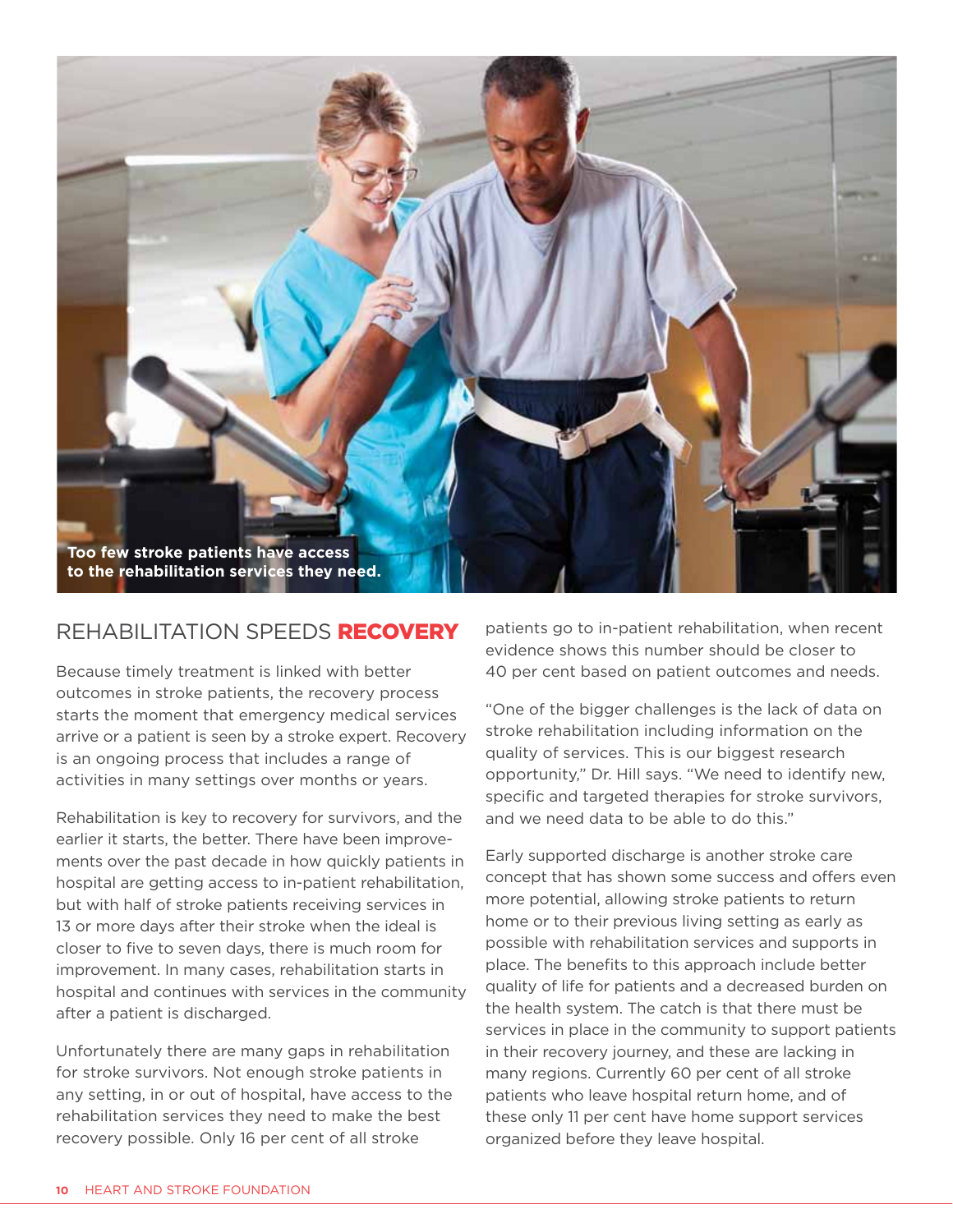

#### **PREVENTION IS A PRIORITY**

Prevention is critical in any discussion about stroke. Not all risk factors can be controlled but up to 80 per cent of premature heart disease and stroke can be prevented. It is never too early to adopt healthy behaviours to decrease the risk of ever having a stroke, and never too late to make healthy changes — even after a stroke. The risk of having another stroke is high for five years following a first stroke, with 30 per cent of survivors having a second stroke.

Rehabilitation for stroke survivors not only helps them regain their independence. It also supports them to make and maintain the healthy changes they need to avoid a subsequent event and recover to the fullest extent possible.

"A great deal of the potential burden we are facing depends upon the health of the current baby boomers as they age, and whether they can better control their stroke risk factors," says Dr. Hill. "There will always be risk factors we cannot control such as family history and age, but there is so much that we can do to prevent heart disease and stroke. By making healthy changes, Canadians can make a real difference to their odds of having a first incident or of having another one."

#### Healthy behaviours all Canadians can adopt to make health last

- **EAT A HEALTHY DIET** high in vegetables and fruits, and lower in fat, sodium and sugar. Follow the recommendations in Canada's Food Guide.
- BE PHYSICALLY ACTIVE. Accumulate at least 150 minutes of moderate- to vigorous-intensity aerobic physical activity per week, in bouts of 10 minutes or more.
- • Be smoke free.
- KNOW AND CONTROL YOUR BLOOD PRESSURE.
- • Manage diabetes.
- LIMIT ALCOHOL. Women should limit themselves to no more than two drinks a day, to a weekly maximum of 10; and men to three drinks a day or a weekly maximum of 15.
- MANAGE STRESS. Identify the source of your stress, talk to friends, family, and your healthcare provider. Be sure to take time for yourself.
- • Take the Heart&Stroke Risk Assessment at **[heartandstroke.ca](http://www.heartandstroke.ca)**.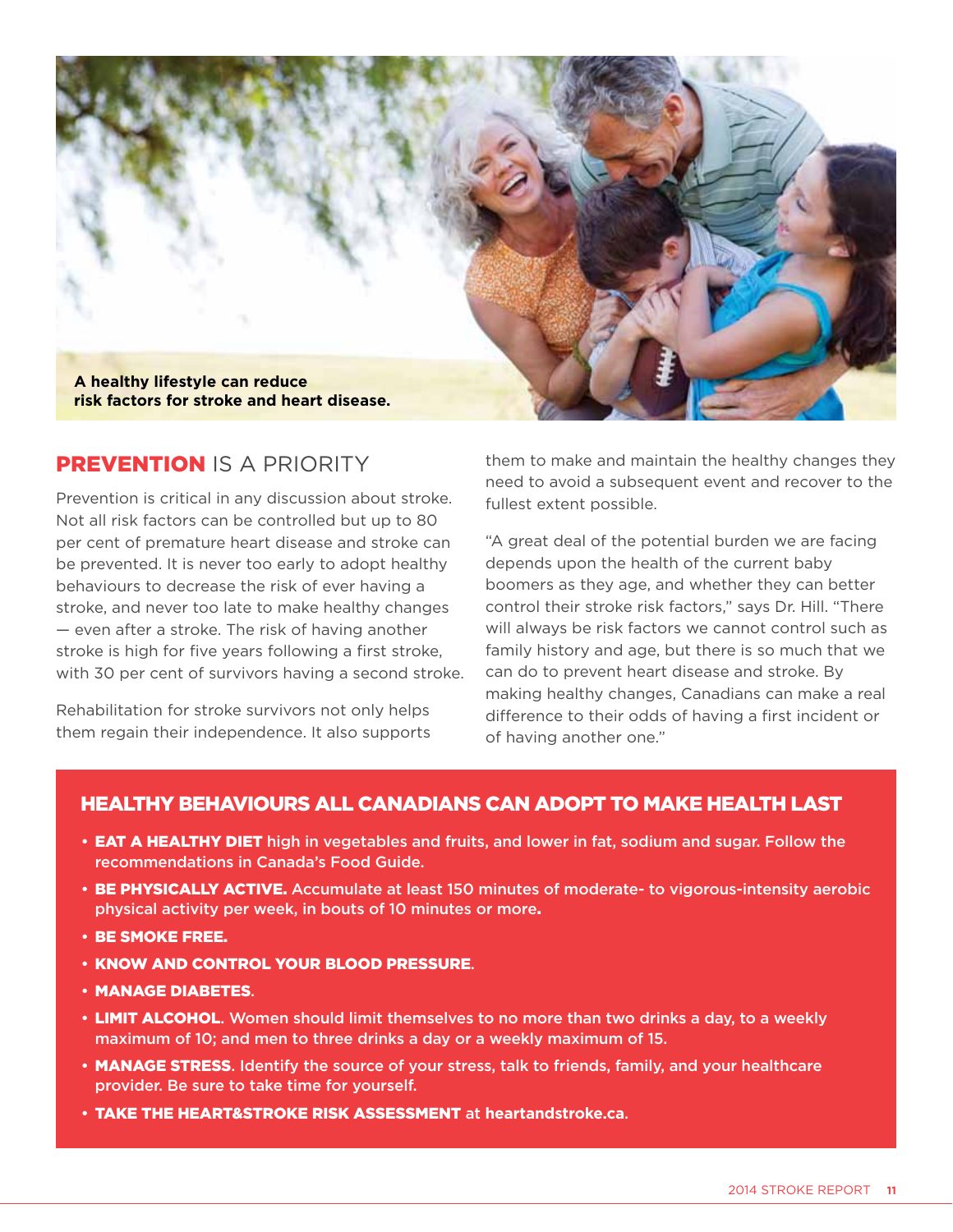# INVOI VING PATIFNTS AND FAMILIES

Patients and their families should be at the centre of stroke care. They should be directly involved in decision making, goal setting, and care planning throughout the care process. A well coordinated system facilitates better participation and a smoother journey for patients and their families, allowing them to move more easily between healthcare locations, services and providers.

Healthcare providers have an important role to play in educating patients and families around stroke, including understanding the nature and causes of stroke, recognizing the signs, being aware of the impact and ongoing needs of the patient, and promoting self-management. They are also in the best position to ensure care is patient-centred.

It took a nurse's pair of keen, knowledgeable eyes to recognize that Chris and Chelsea Bohemier's newborn son, Alex, was having seizures, the day after he was born on Sept. 8, 2012. Luckily, they were still at the hospital and Alex was admitted to the neonatal intensive care unit, where he continued to have more seizures. A few days later, Alex was diagnosed with having a stroke at birth due to a blood clot. Alex is now almost two and is doing very well, and Chris credits his son's early diagnosis as a determining factor in his recovery. He readily admits that he did not know that babies could have strokes. He also stresses the importance of families being involved in every aspect of stroke care.

"It became obvious to us early on that stroke is a complex medical issue, affects everyone in different ways, and requires different levels of treatment. It was so important that we had a good understanding of what had happened to our son, what we could expect and who needed to be involved," says Chris. "There is a partnership between those impacted by stroke and the medical team to ensure the best possible recovery. Having the right people involved from the start has been instrumental to Alex's recovery."

# A STROKE SYSTEM FOR THE FUTURE

On the surface the concept of organizing a stroke system to support the best possible outcomes for stroke patients may not seem complicated. But in practice having the right resources, in the right place at the right time requires a lot of time, resources, long-term planning and commitment from individuals, organizations and governments at all levels across the country.

We have made great progress in stroke care in Canada as attested to by decreased rates of stroke, increased services, improved coordination and better outcomes for stroke patients. More than 80 per cent of Canadians who have a stroke and make it to hospital will now survive.

But there is still much room for improvement, from prevention through to care and recovery, to ensure the system continues to provide the best services possible — both for today's stroke patients and for the growing numbers of Canadians who will experience stroke in the future.

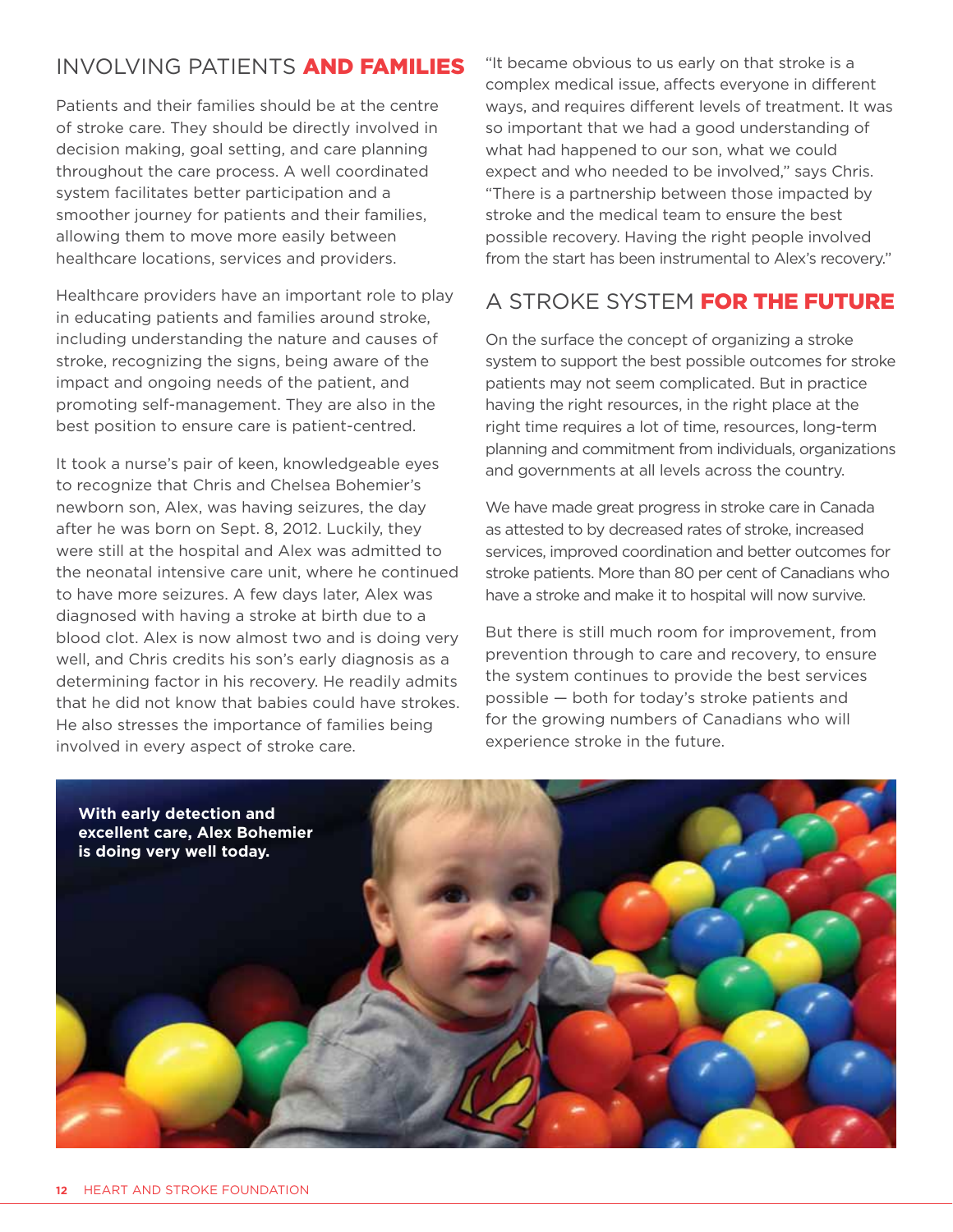# WHAT THE **HEART AND STROKE FOUNDATION** IS DOING

At the Heart and Stroke Foundation, we have made it our mission to prevent disease, save lives and promote recovery. Our vision is to create a world where Canadians live healthy lives free of heart disease and stroke. To tangibly improve the lives of Canadians, we have outlined two main goals that we are striving to achieve by 2020:

- 1) Significantly improve the health of Canadians by decreasing their risk factors for heart disease and stroke by 10 per cent
- 2) Reduce Canadians' rate of death from heart disease and stroke by 25 per cent.

The Heart and Stroke Foundation is working hard to achieve these goals through numerous initiatives, including:

- Providing Canadians with health information and fostering the creation of supportive environments which enable them to make healthy changes to prevent heart disease and stroke, and raising awareness around the signs of stroke;
- Taking a leadership role in stroke and managing the **[Canadian Best](http://www.strokebestpractices.ca/)  PRACTICE RECOMMENDATIONS FOR STROKE CARE** as well as the Canadian Stroke Congress, the largest annual stroke research and professional education event in the country;
- Advocating for stroke-related public policies, program funding, public awareness, treatments and improved post-stroke support services.

The Heart and Stroke Foundation was a key partner and funder of the Canadian Stroke Strategy with the Canadian Stroke Network. The Foundation continues to support provinces as they develop and implement and sustain their stroke strategies.

Since the Foundation was established in 1952, we have invested more than \$1.39 billion in [vital heart and stroke research,](http://www.heartandstroke.com/site/lookup.asp?c=ikIQLcMWJtE&b=3479073) making us the largest contributor in Canada after the federal government. Our research grants have led to breakthroughs such as a hormone that revolutionized how we can control blood pressure, the leading risk factor for stroke, and identification of the risk factors accounting for 90 per cent of all strokes. Most recently, the Foundation and the HSF Canadian Partnership for Stroke Recovery have invested \$1.3 million in a national initiative to improve access to stroke recovery services.

The Heart and Stroke Foundation has worked tirelessly with our partners, volunteers and supporters year after year. Since our inception, the death rate from cardiovascular disease has declined more than 75 per cent.

We are committed to continuing to increase our knowledge through research, to educating Canadians and building a better environment in which they can live in excellent health, and to creating more survivors. But we can't do it alone. We need your continued help, through your generous donations, to keep doing this important work. Visit **[heartandstroke.ca](http://heartandstroke.ca)** for information or to make a donation.



PREVENT DISEASE



SAVE LIVES



PROMOTE **RECOVERY**